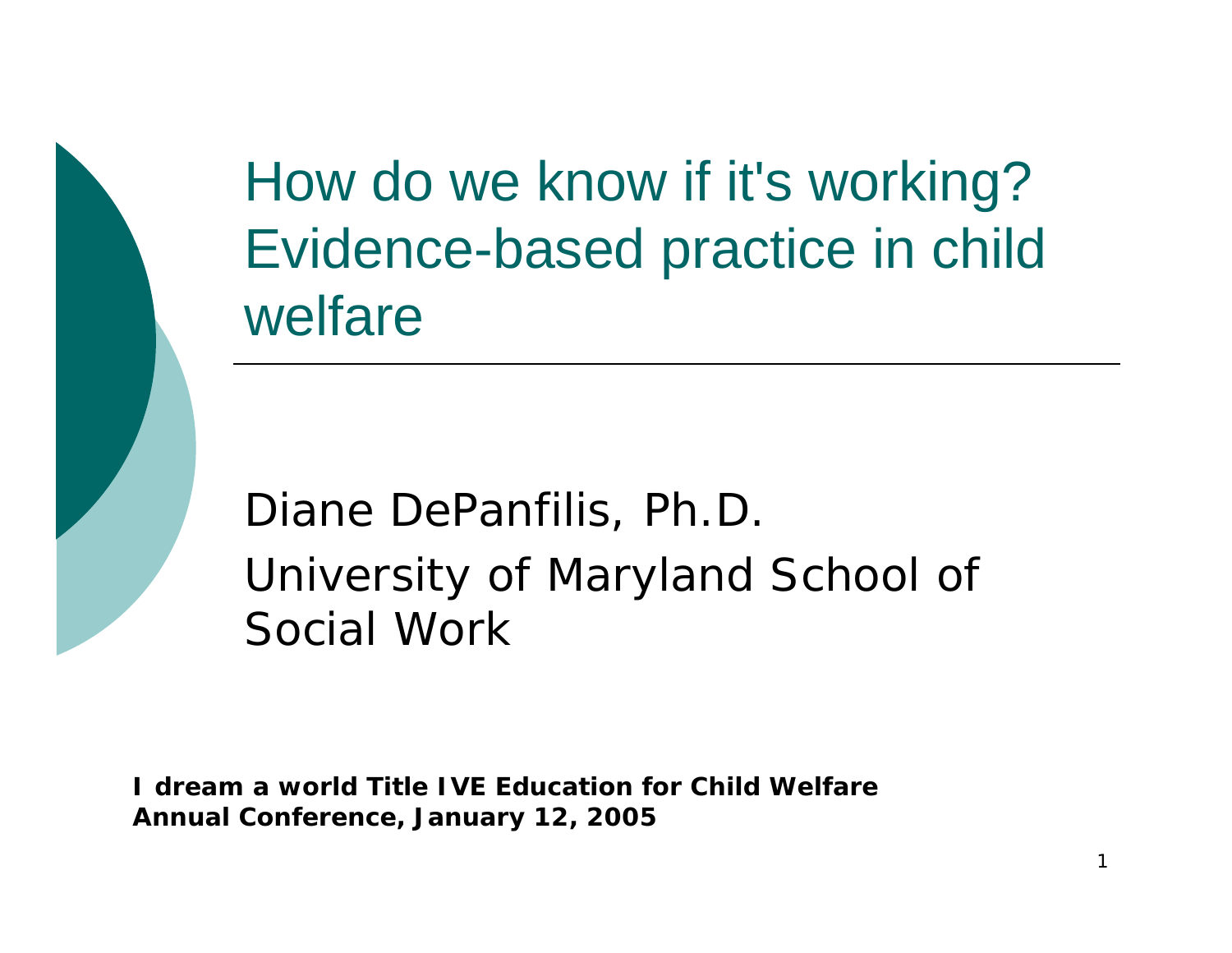## **Objectives**

- $\circ$  To consider the meaning of evidencebased practice in child welfare
- $\circ$  To review the steps for searching for the evidence
- o To review examples of evidence-based interventions

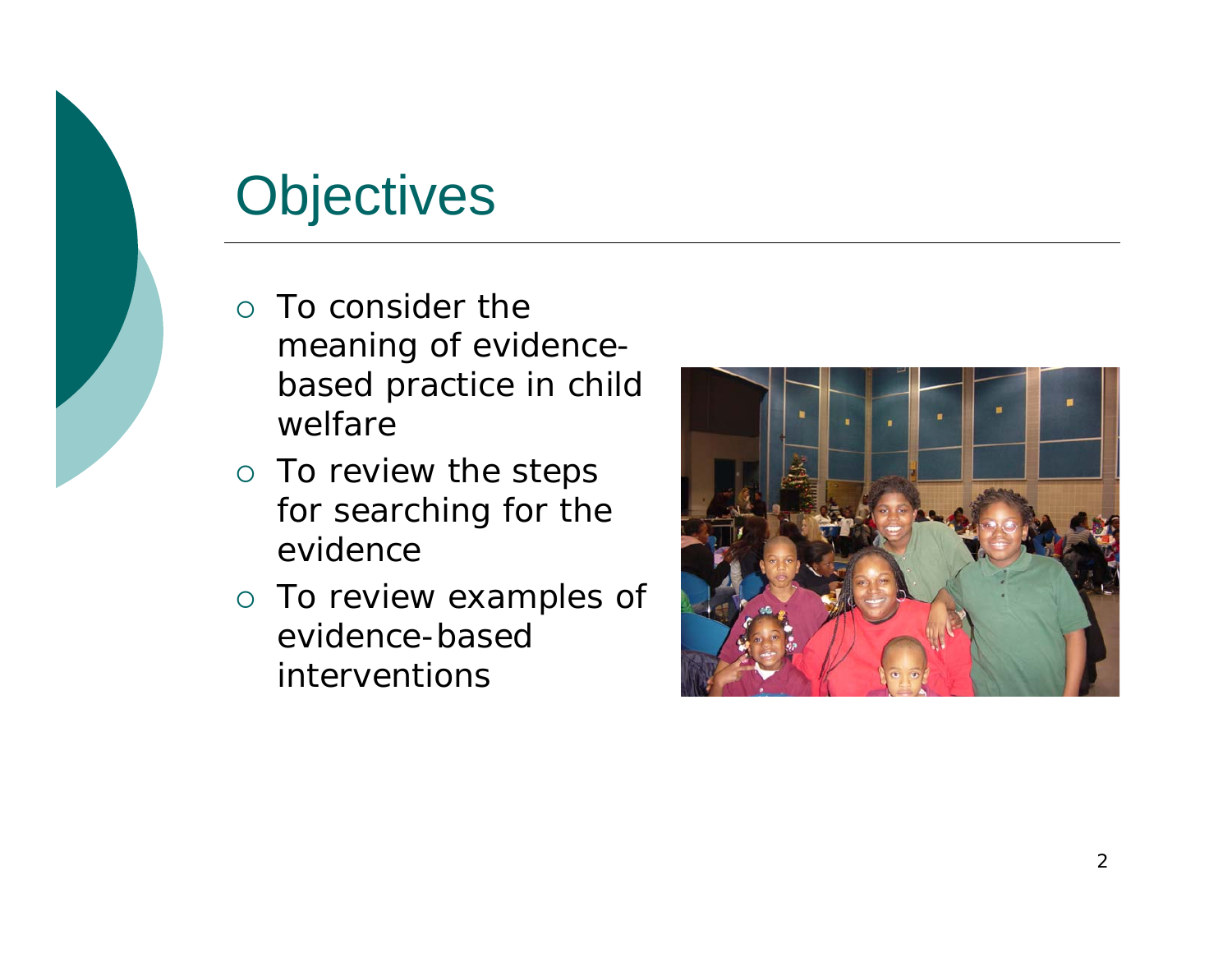# What is evidence-based practice (EBP)?



{ Intervention based on the best available science (McNeese & Thyer, 2004).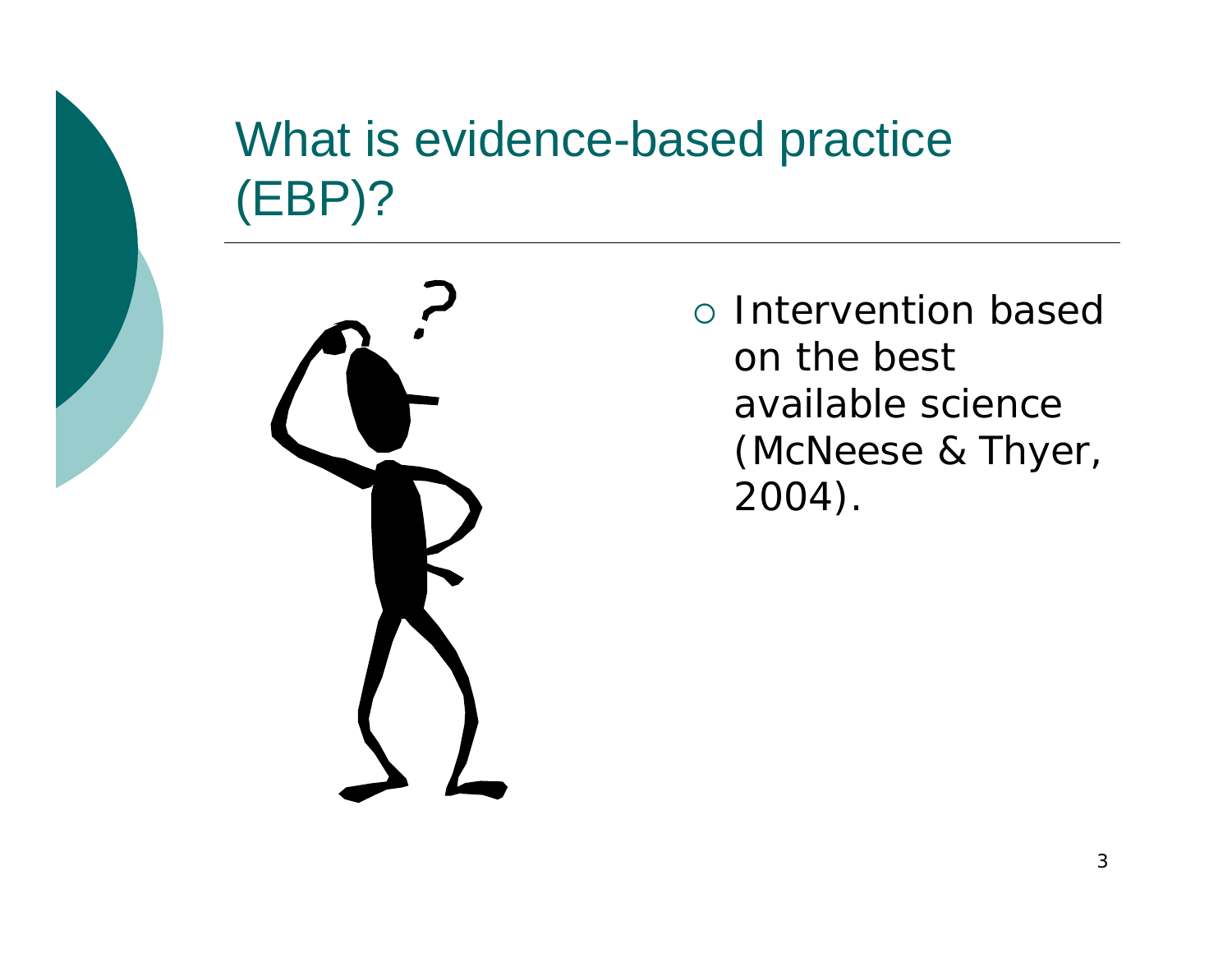### Ranked "Best Available Evidence"

- o Systematic reviews/meta-analyses
- o Randomized controlled trials
- o Quasi-experimental studies
- o Pre-experimental group studies
- o Qualitative studies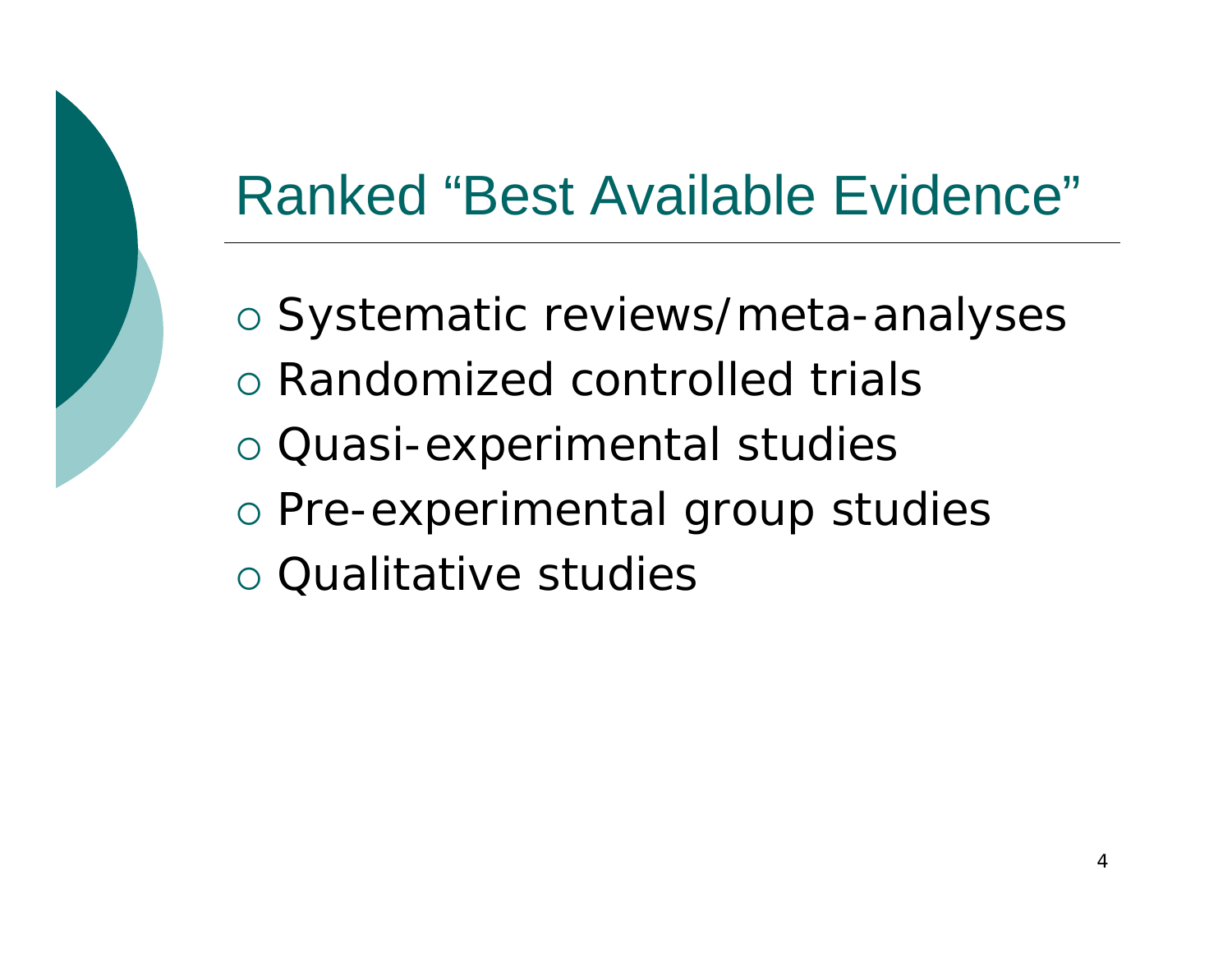

### Systematic Review

o Comprehensive worldwide compilation of published and unpublished research which addresses a particular answerable question. The best reviews incorporate meta analysis which enables one to compare findings across different studies.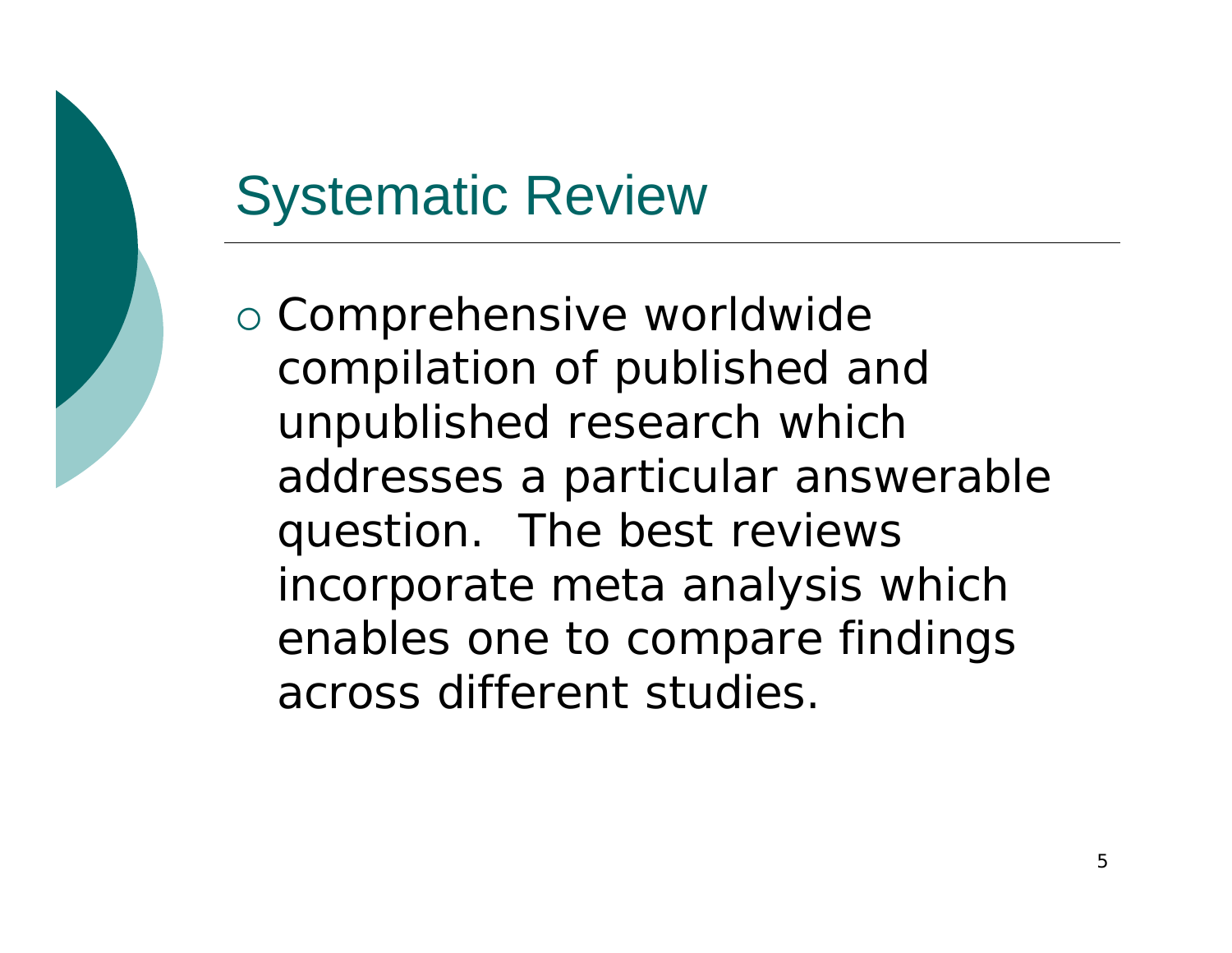

### Randomized Controlled Trials (RCTs)

- o Use an experimental research design
	- Involve the random assignment of clients to differing conditions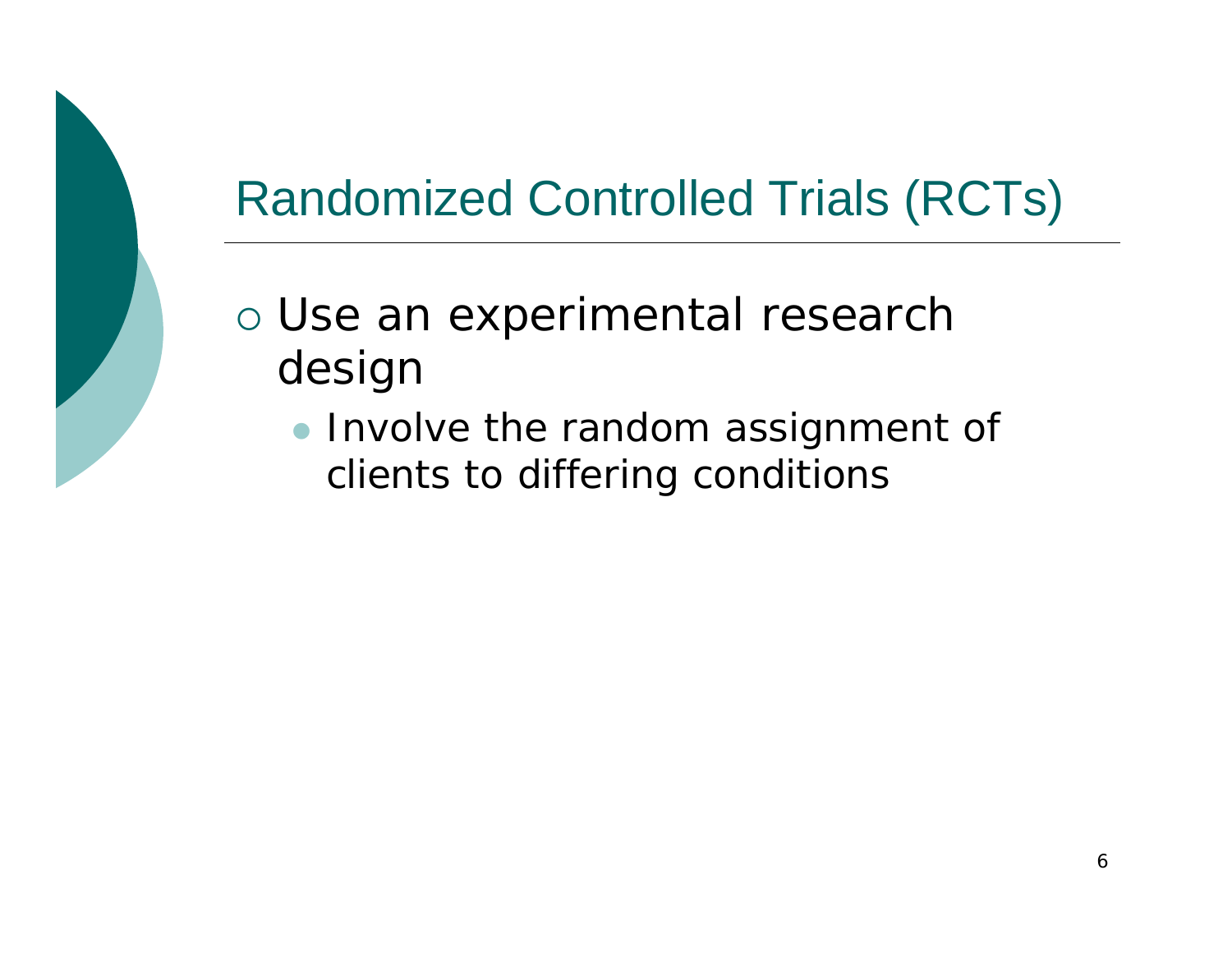

### Quasi-Experimental Studies

o Involve comparison of interventions (more than one intervention group) but clients are not randomly assigned to different groups.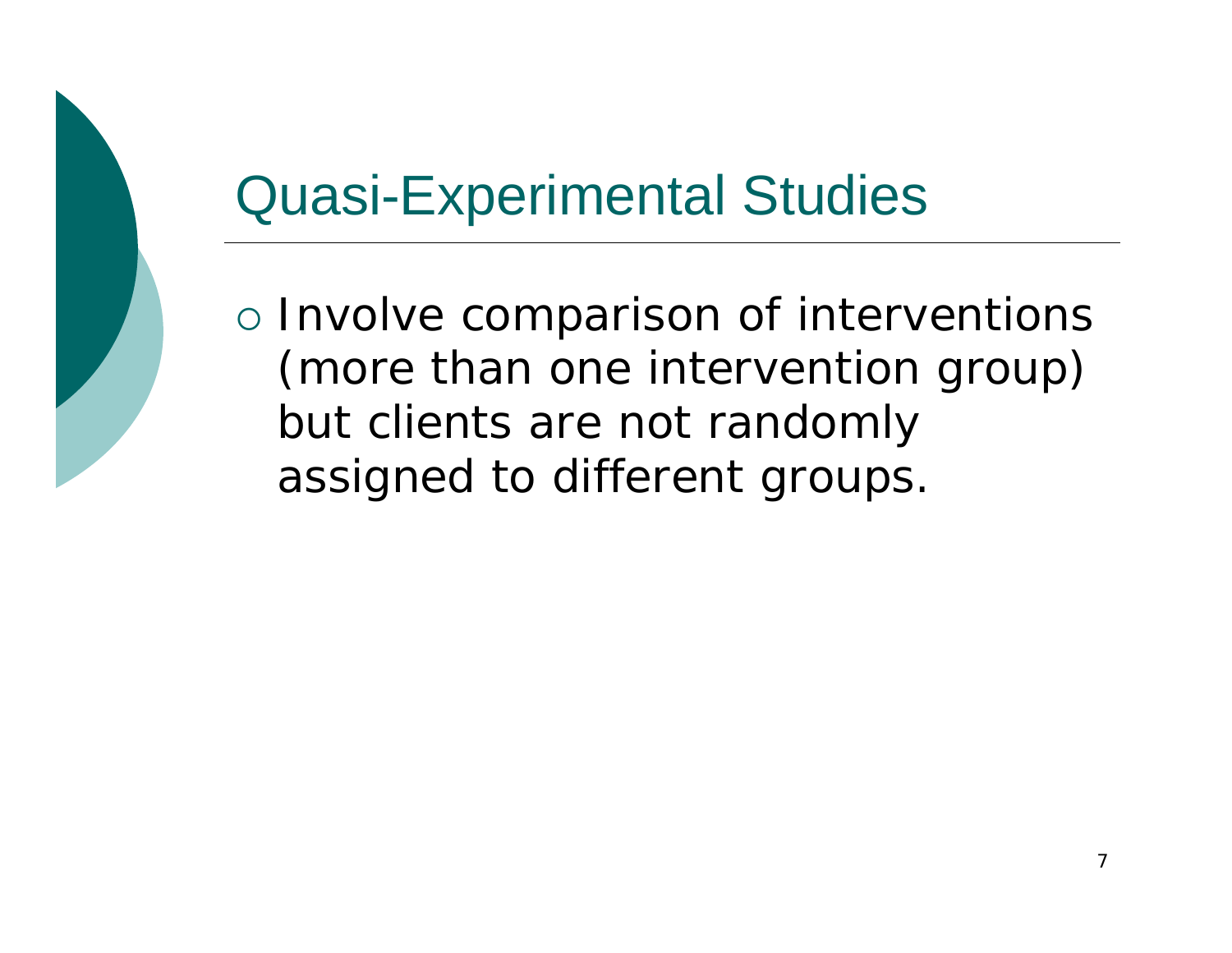

### Pre-Experimental Group Studies

- $\circ$  Consist of efforts to evaluate outcomes
- o Lack control or comparison groups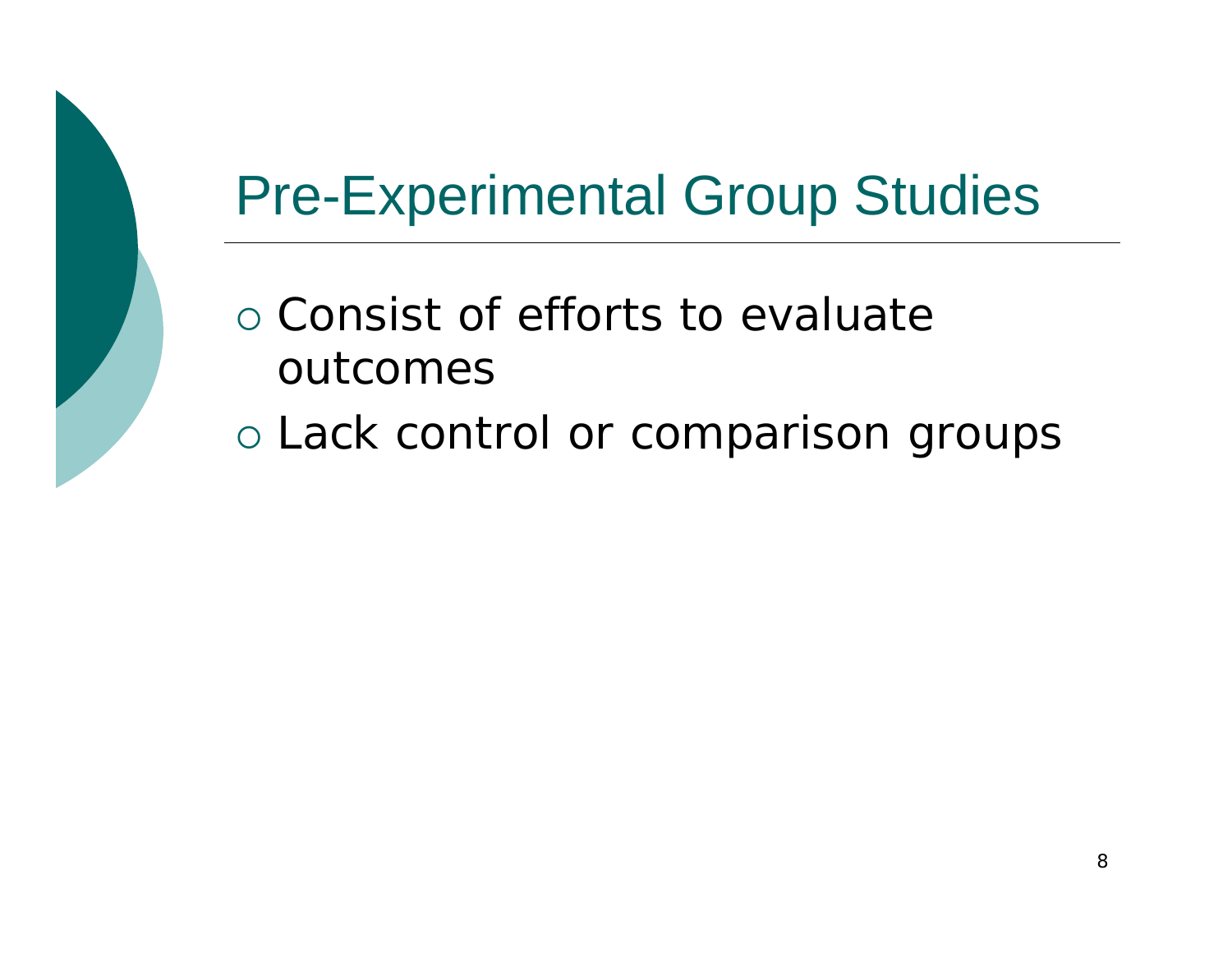

### Qualitative Studies

- $\circ$  Might be used to pilot test specific intervention methods
- { Useful to gain a client's subjective reaction to an intervention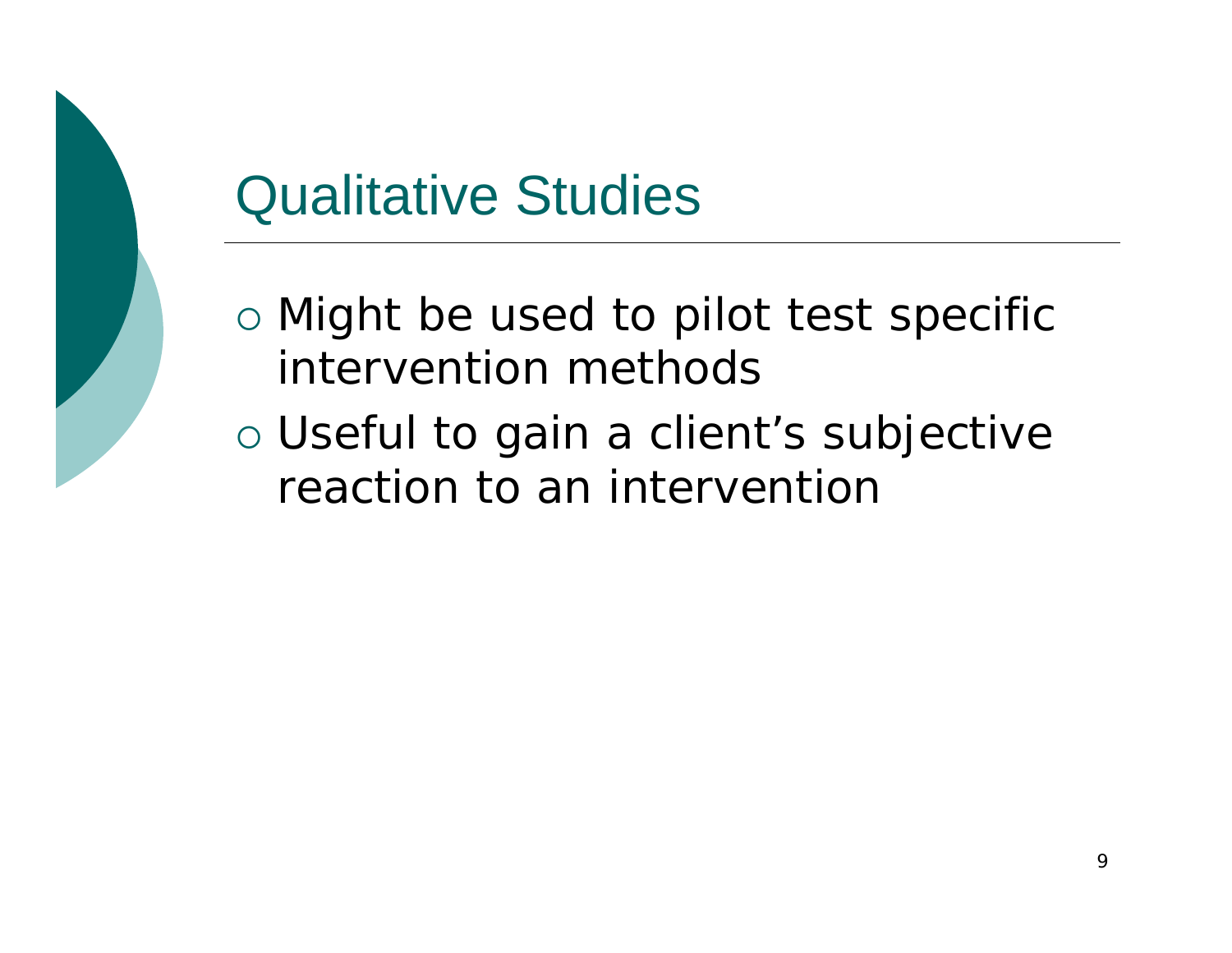### EBP Sequence of Events

- $\circ$  Convert the need for information into answerable questions.
- $\circ$  Track down the best available evidence to answer each question.
- $\circ$  Critically evaluate this evidence in terms of its validity, impact, and potential relevance to our client.
- $\circ$  Integrate relevant evidence with our own clinical expertise and client values and circumstances.
- $\circ$  Evaluate the outcomes of our services focused on enhanced client functioning and/or problem resolution.

Sacket, Strauss, Richardson, Rosenberg, & Haynes, 2000.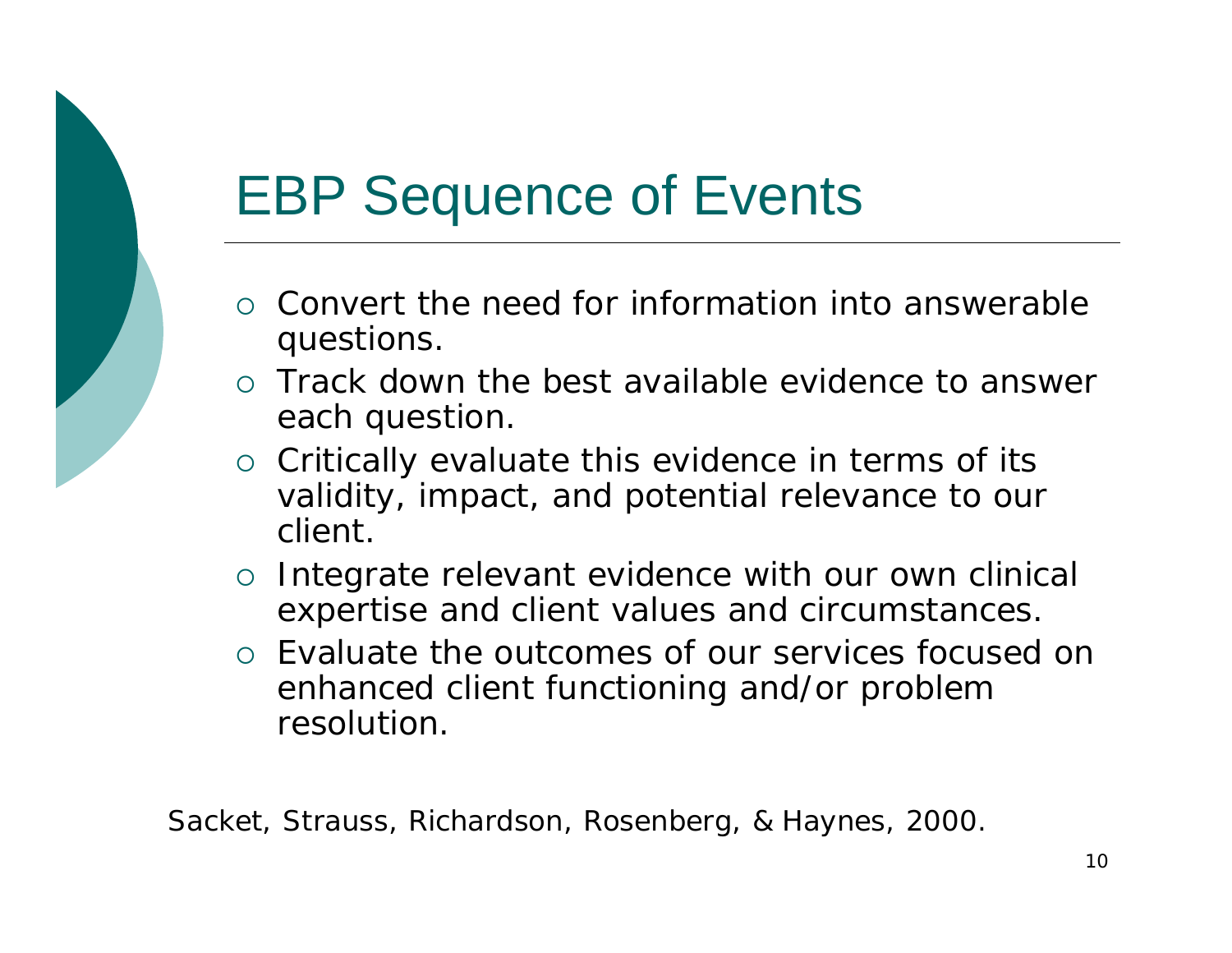

### Step 1: Answerable questions

- $\circ$  Consist of a question with a verb *as in*:
	- What individual therapies are most successful in getting clients to stop abusing crack cocaine?



*What other examples of questions can you think of?*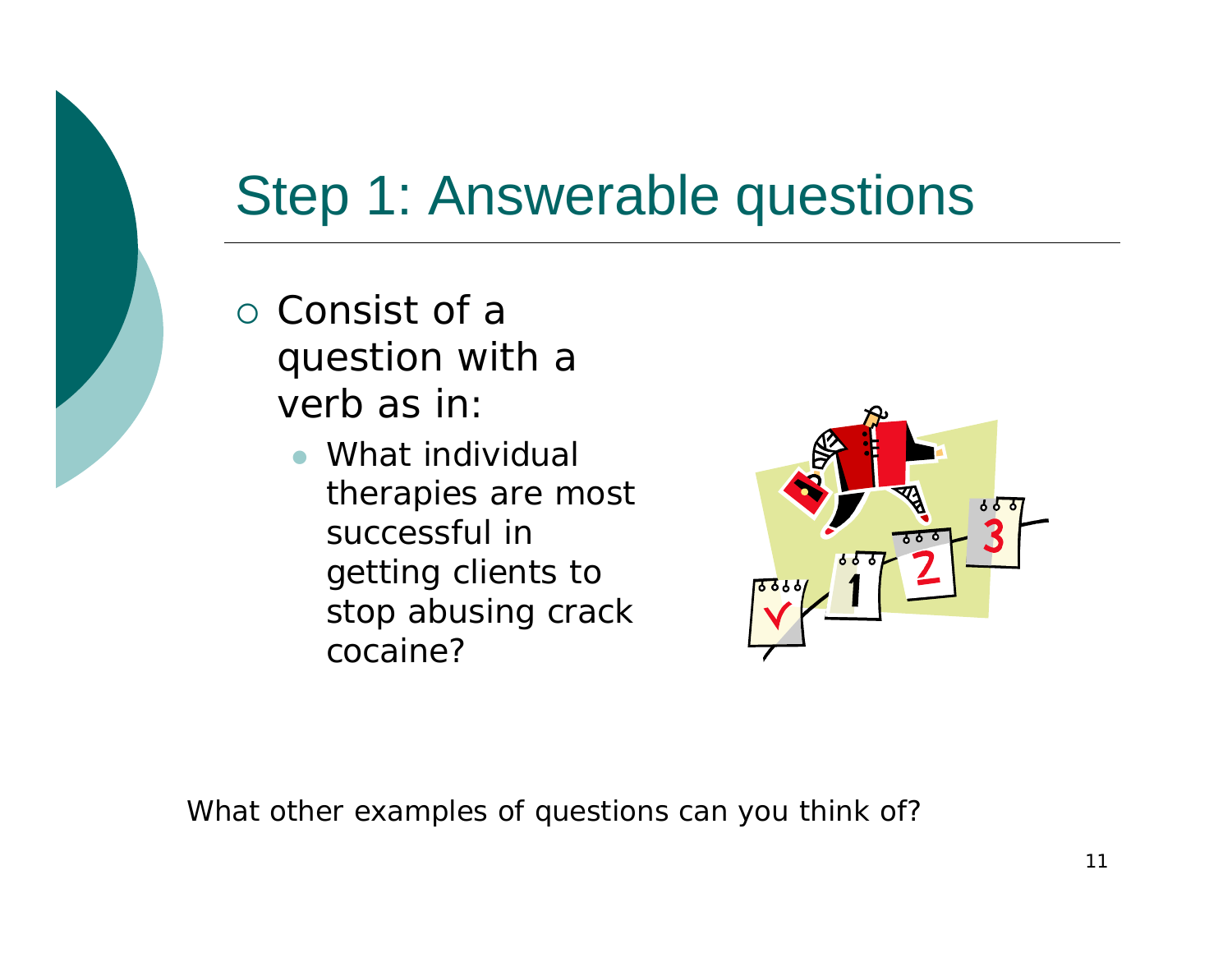### Step 2: Search for evidence



- ${\bigcirc}$  Develop clear search terms
- o Select systematic reviews of research or original research with the best research design available
- o Search for relevance to your target population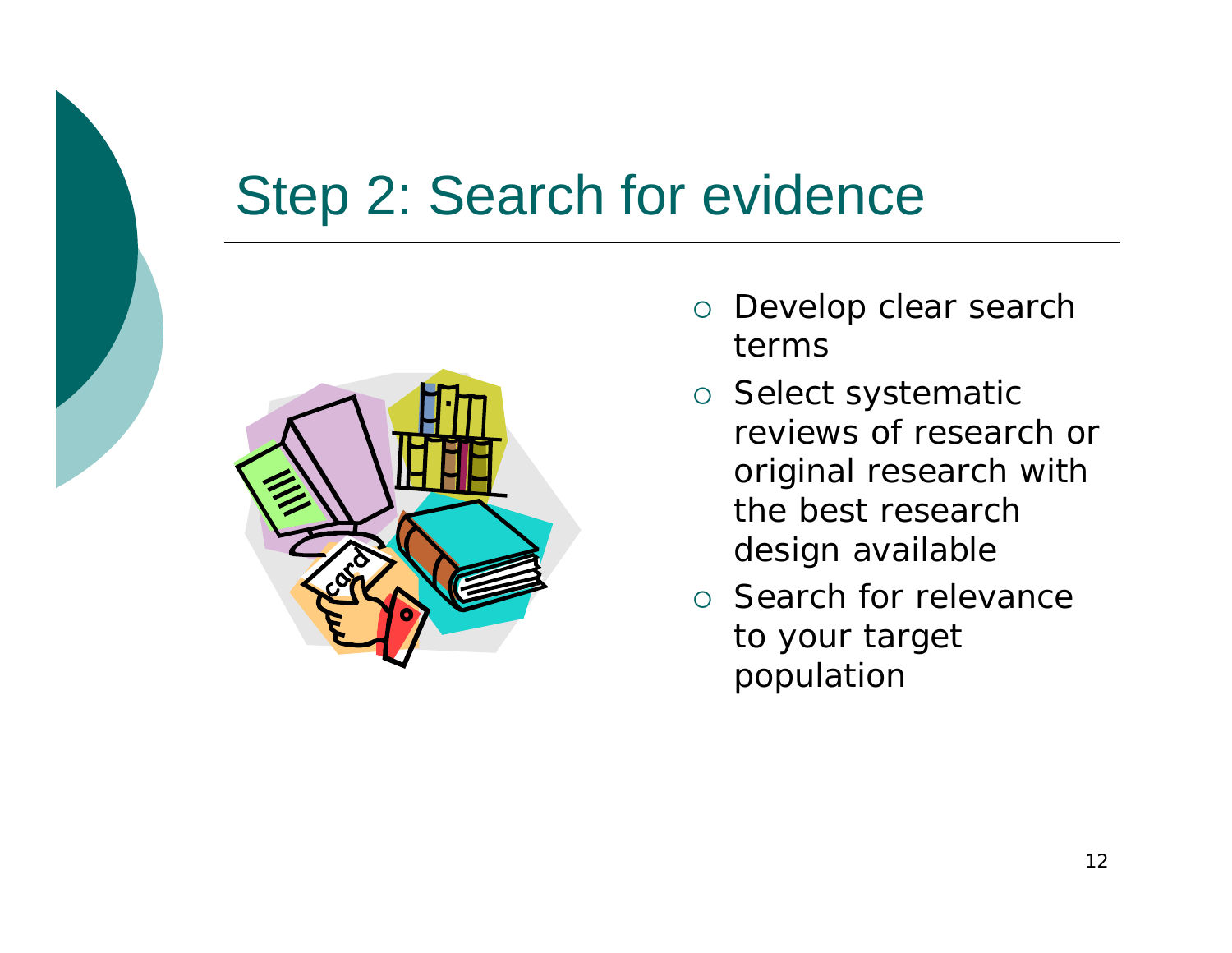

### Practice searching

- o child Welfare League of America: Research/Data: Research to Practice Initiative
- $\bigcirc$ **The Campbell** Collaboration
- $\circ$ The Cochrane Collaboration
- $\Omega$  Bandolier - Evidence based thinking about health care
- { Centre for Reviews and Dissemination (CRD)
- $\circ$ What Works **Clearinghouse**

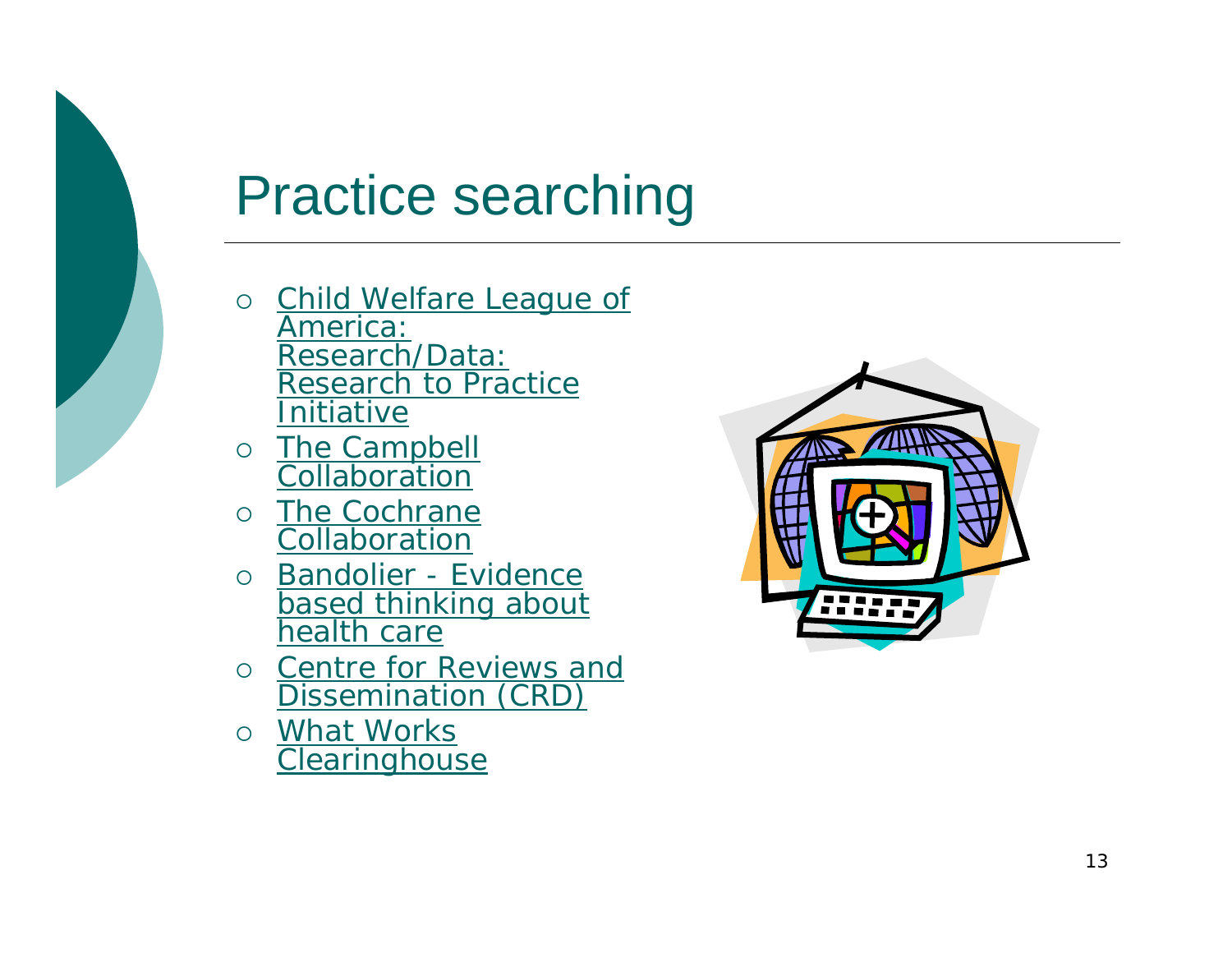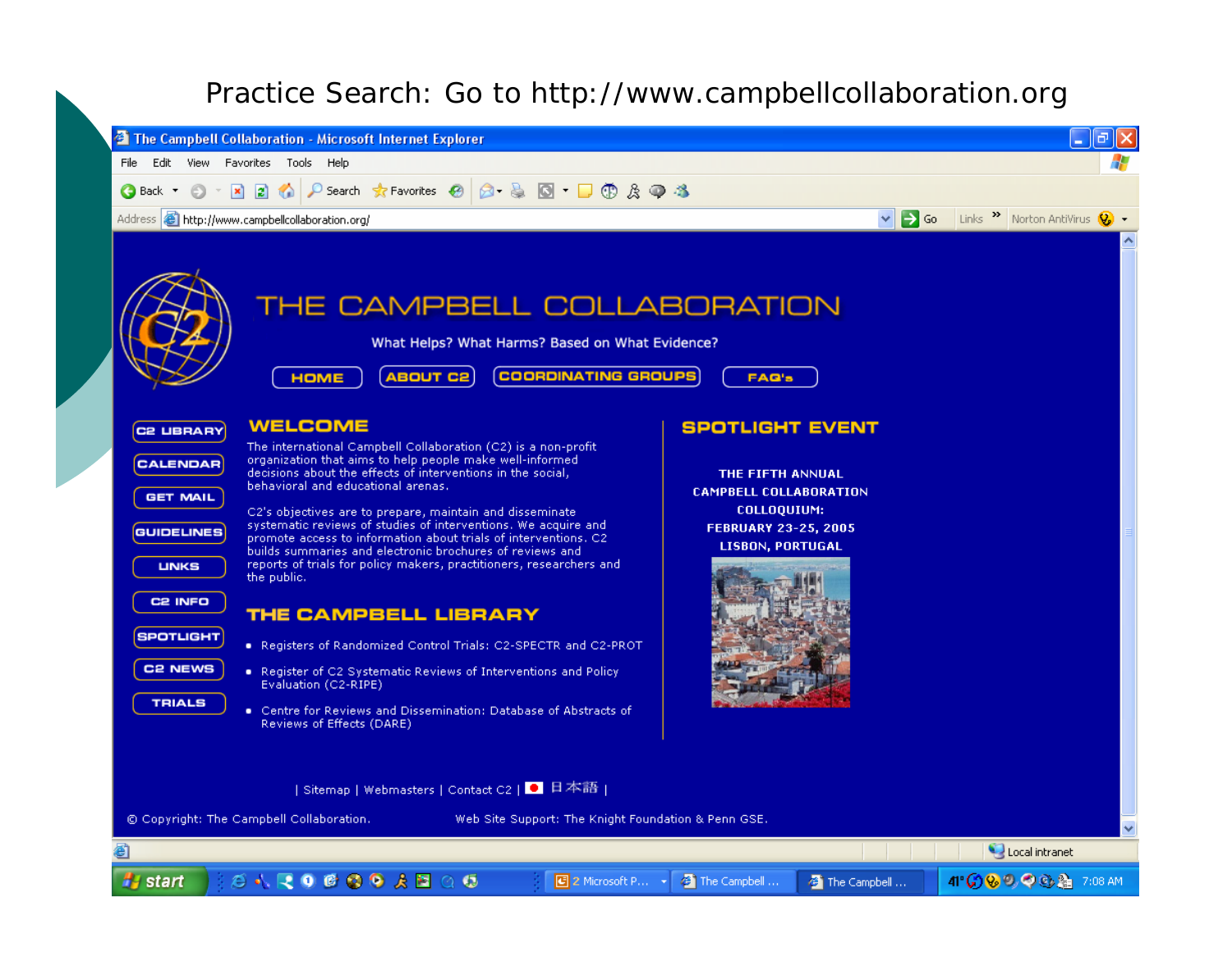

### Step 3: Evaluate the evidence

- { Use your critical appraisal skills to evaluate research
- { Look for systematic reviews to help you interpret the information you have gathered.

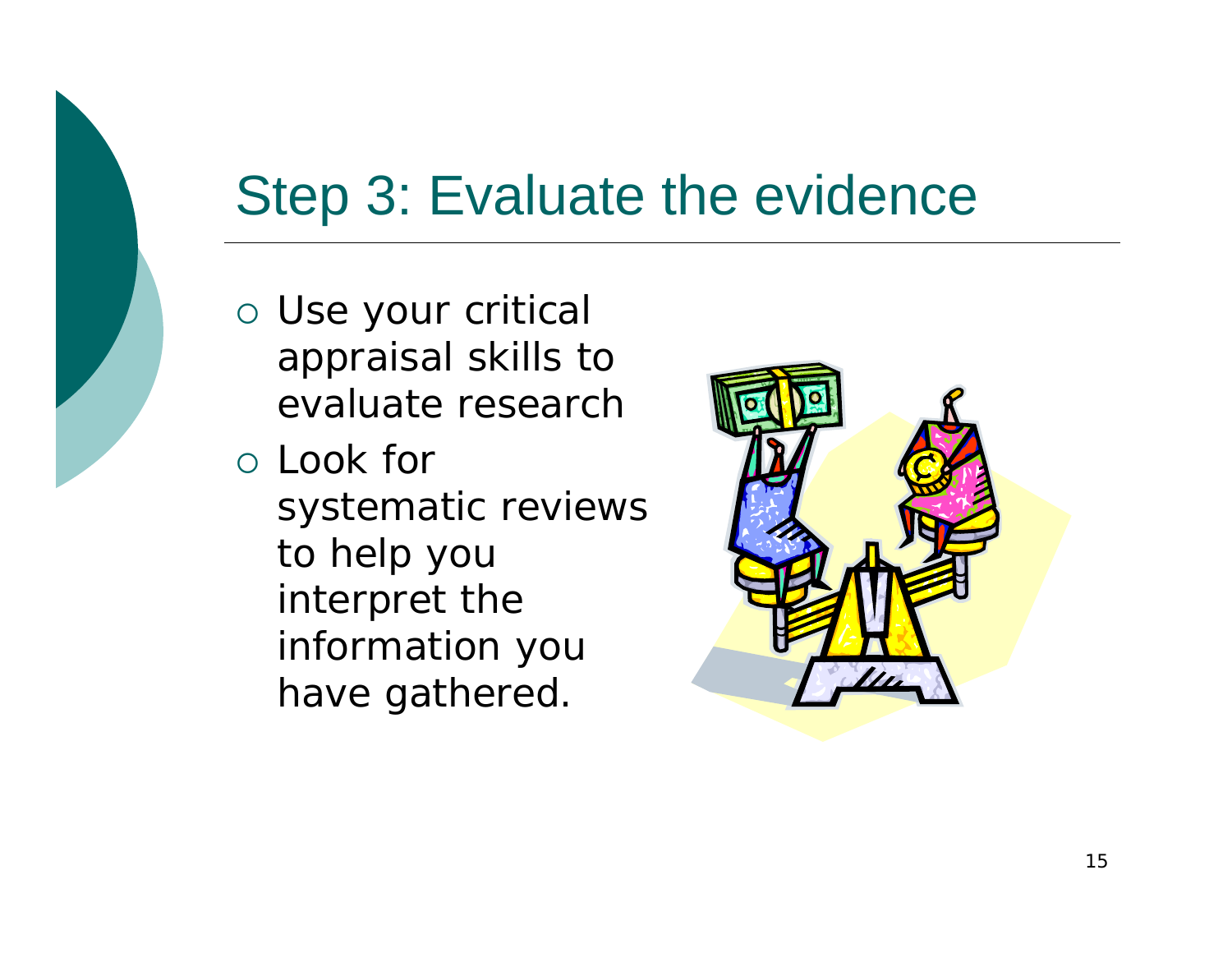

#### Step 4: Integrate evidence into practice



- $\circ$  Develop intervention outcomes based on differential assessment
- $\circ$  Select the best interventions to match those outcomes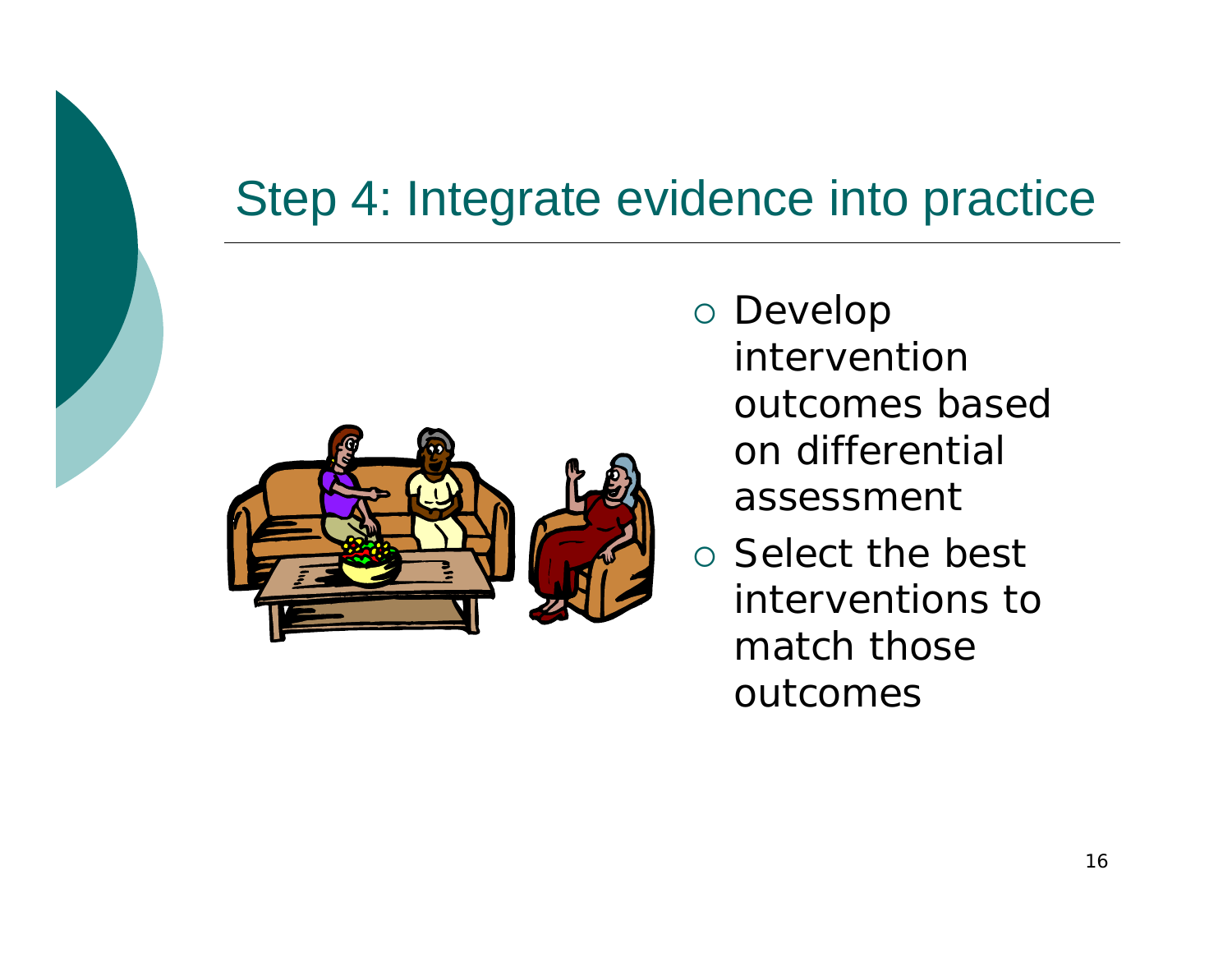

### Step 5: Evaluate your own practice

- $\circ$  Use methods to evaluate the outcomes of your intervention
- o Integrate research into your own practice.

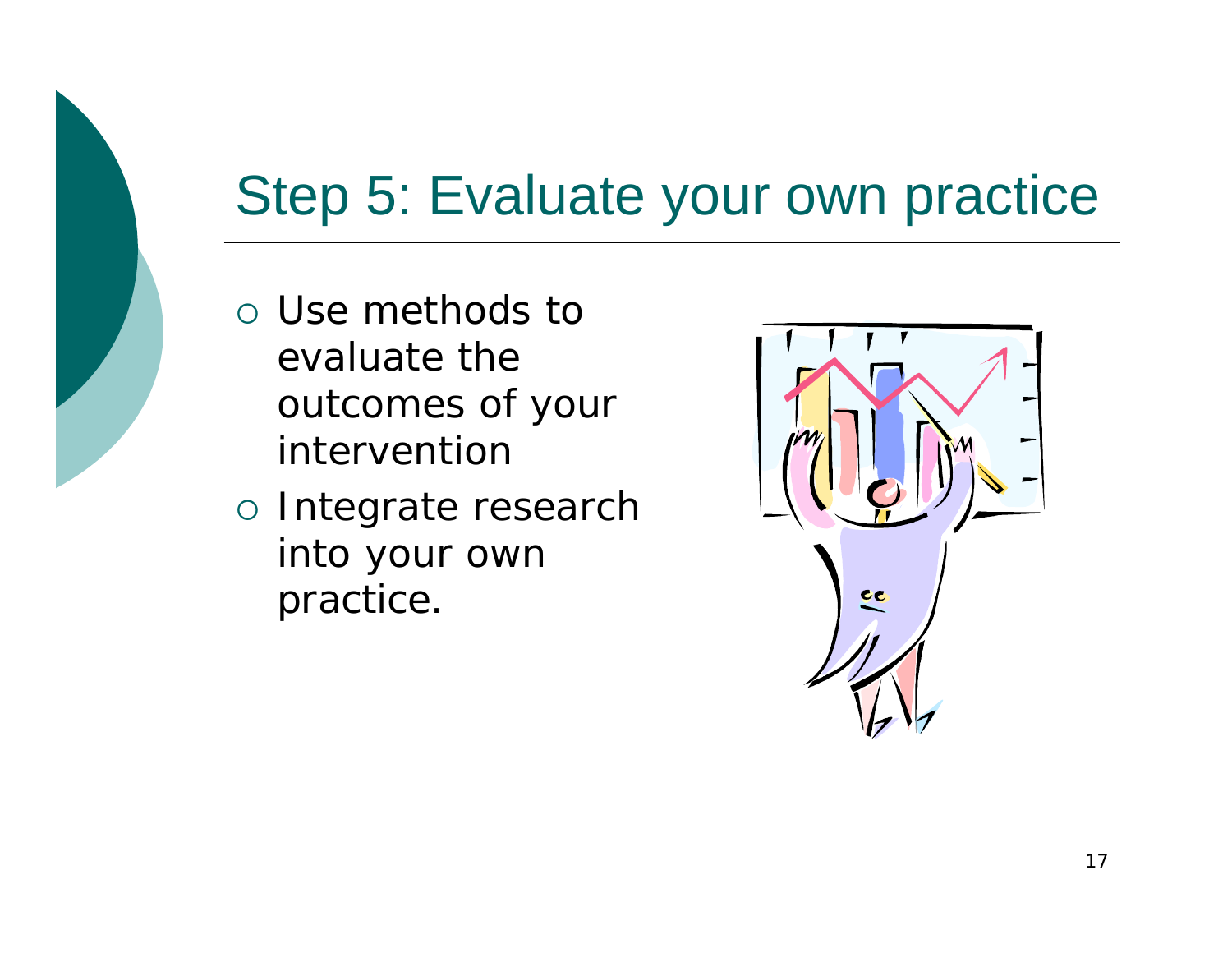#### Examples of "what works" in child welfare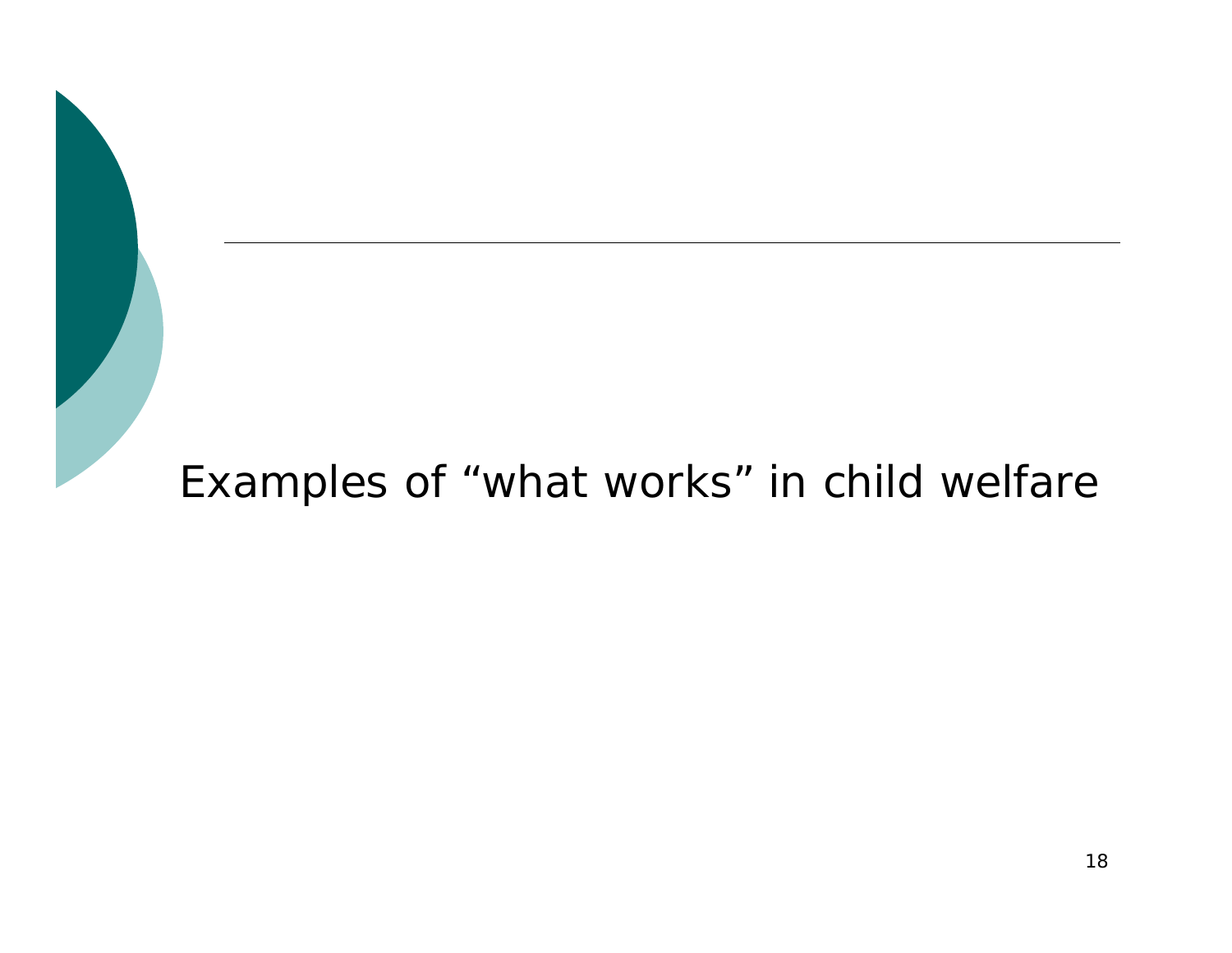## For families:

- o Outcome: Child safety (child abuse and neglect)
	- Eco-behavioral treatment
	- $\bullet$  Individualized tailored outcome-driven intervention
	- Parent-child interaction therapy
	- $\bullet$ Cognitive behavioral treatment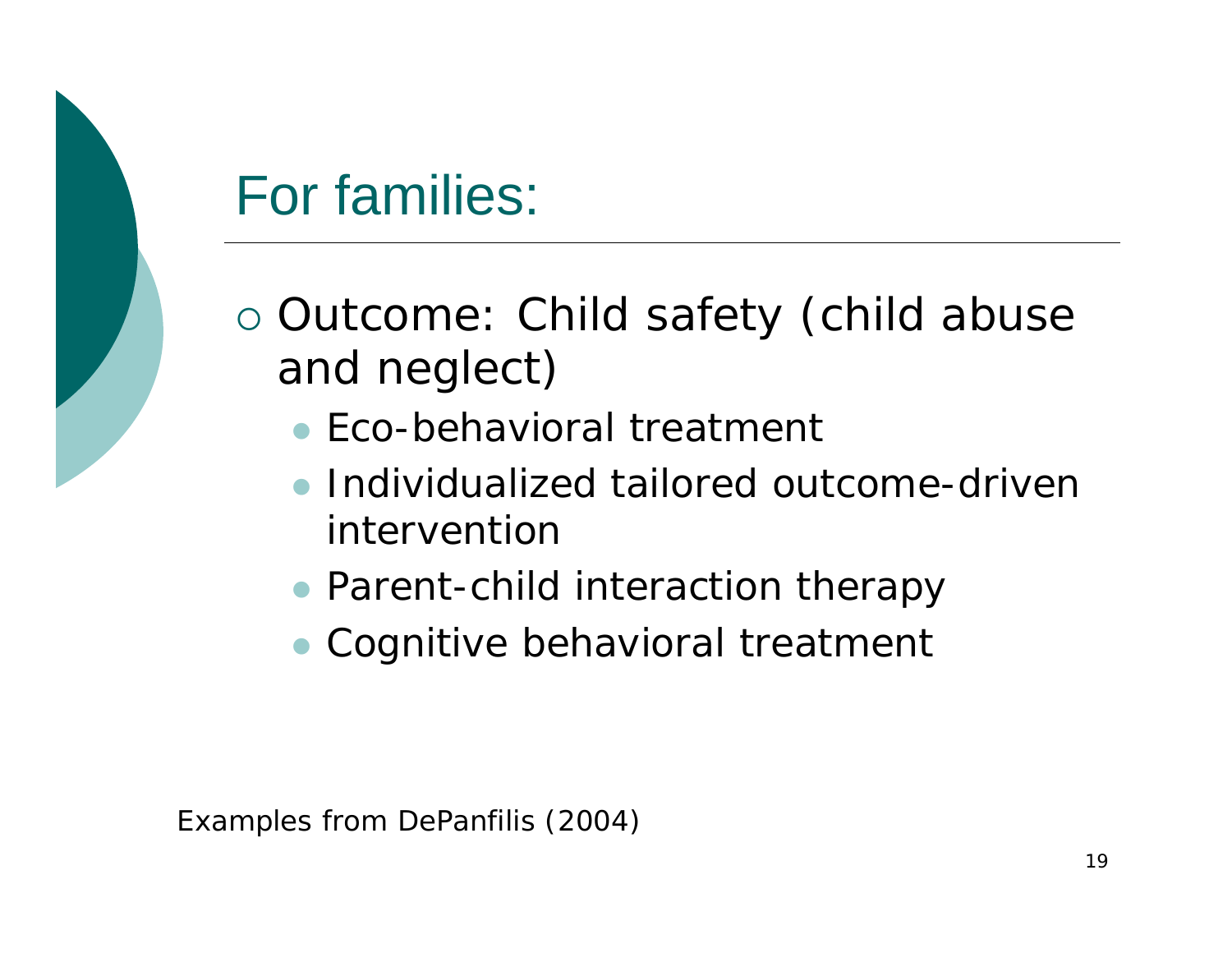## For families:

#### o Outcome: Parenting practices

- Cognitive behavioral interventions
- Eco-behavioral treatment
- Home based tailored intervention
- Home based multisystemic family therapy
- **Multilevel parenting curriculum**
- Parent-child training
- Social support network intervention

*Examples from DePanfilis (2004)*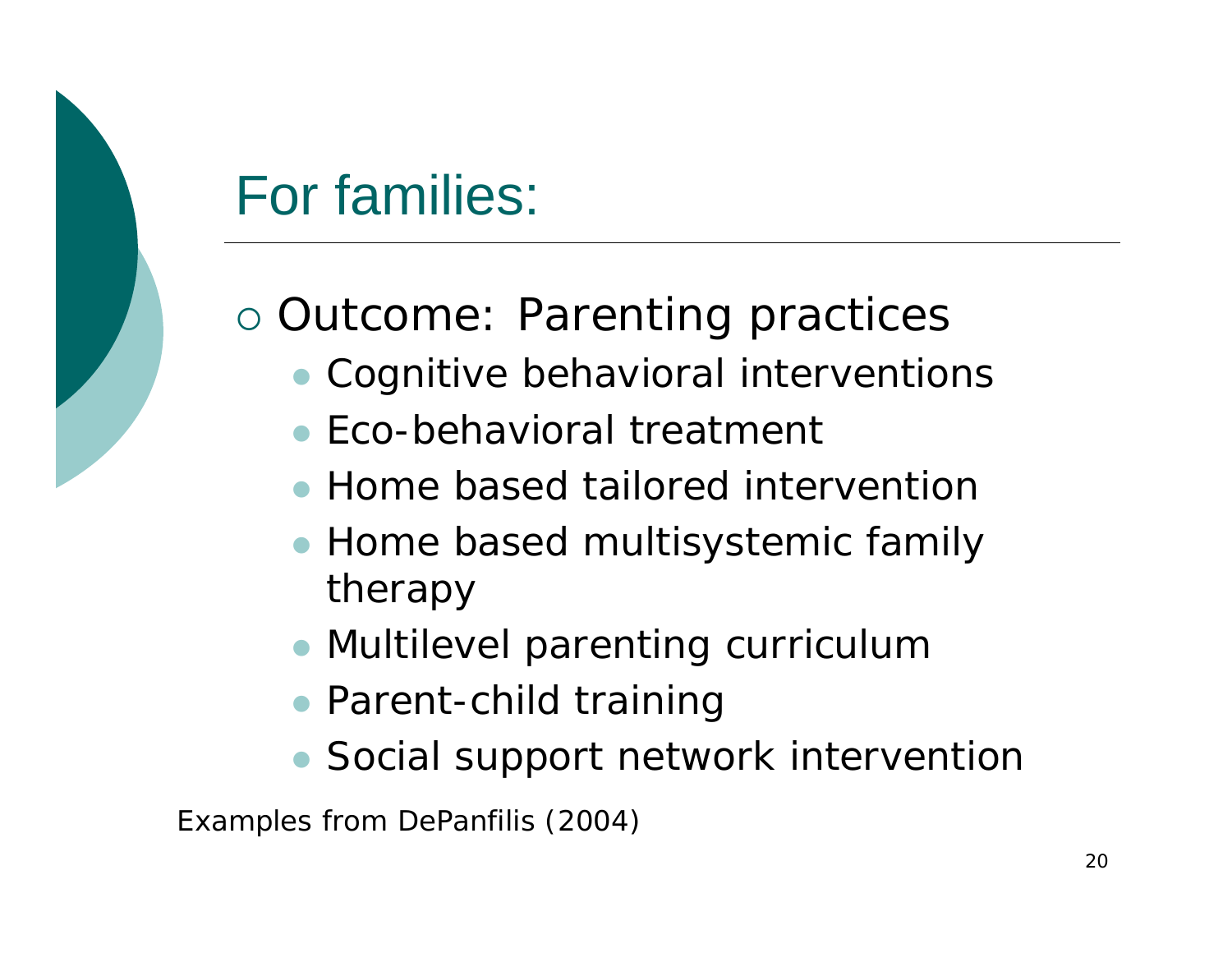## For families:

o Outcome: Social support

- Social networking intervention
- Social skills training
- Mutual aid groups
- $\bullet$  One-on-one support from neighbors, friends, volunteers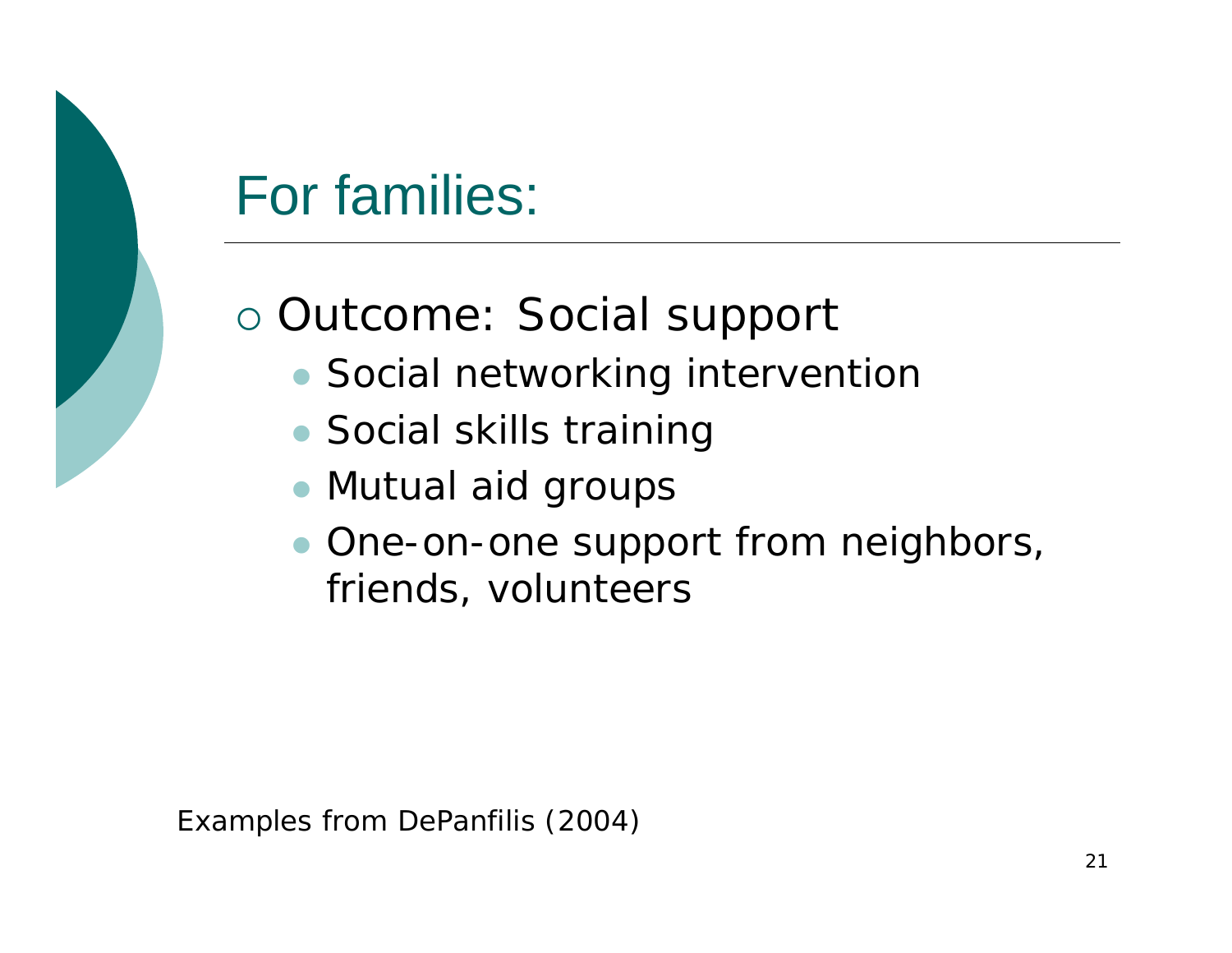### For maltreated children:

- { Outcome: Child behavior & social skills
	- Cognitive behavioral therapy
	- Multi-systemic family therapy (MST)
	- **Multilevel Parenting curriculum (e.g.,** Incredible Years)
	- **Resilient Peer Training**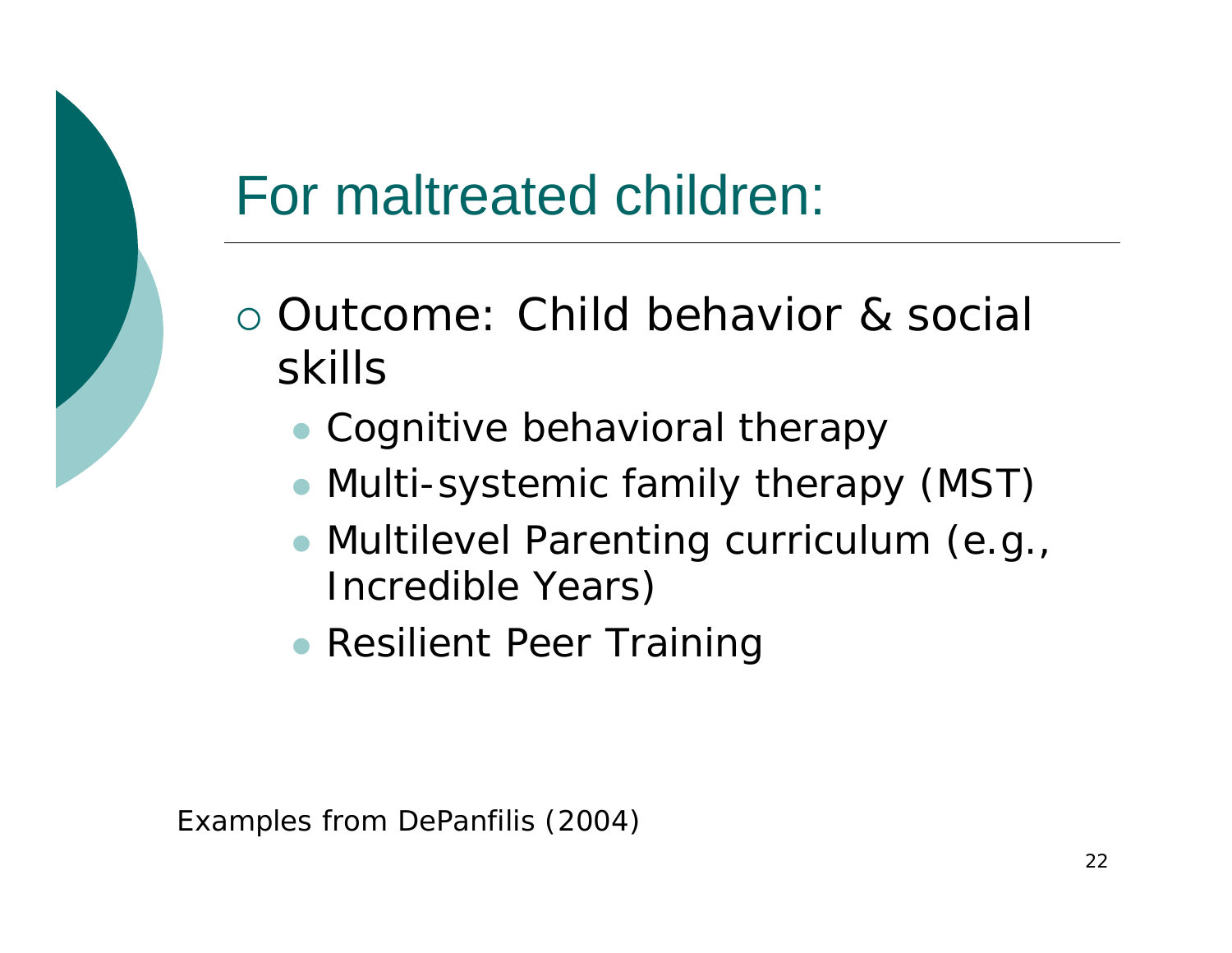

### For maltreated children:

o Outcome: developmental achievement & self concept

- Therapeutic day care
- Residential treatment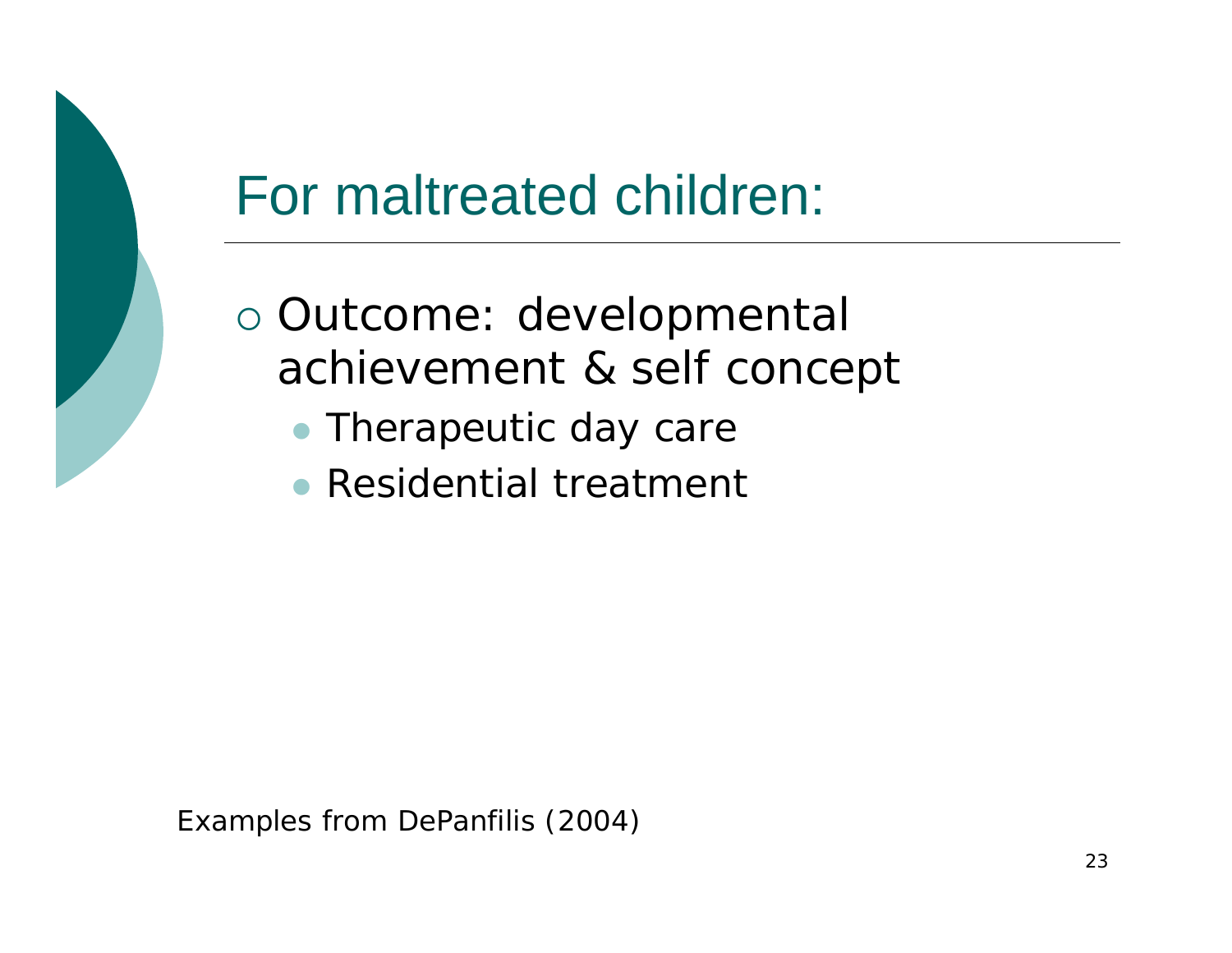### References

- o DePanfilis, D. (Submitted for review, May 2004). Effectiveness of therapeutic interventions for children and families who have experienced neglect and/or abuse. In C. McAuley, P. Pecora. & W. Rose (Eds.) *Enhancing the well being of children and families through effective Interventions- UK and USA evidence for practice.* London & Philadelphia: Jessica Kingsley Publishers.
- { McNeese, C. A., & Thyer, B. A. (2004). Evidence-based practice and social work. *Journal of Evidence-Based Social Work, 1*(1), 7-25.
- { Sackett, D. L., Strauss, S.E., Richardson, W.S., Rosenberg, W., & Haynes, R.B. (2000). *Evidence-based medicine: How to practice and teach EBM. New York: Churchill-Livingstone.*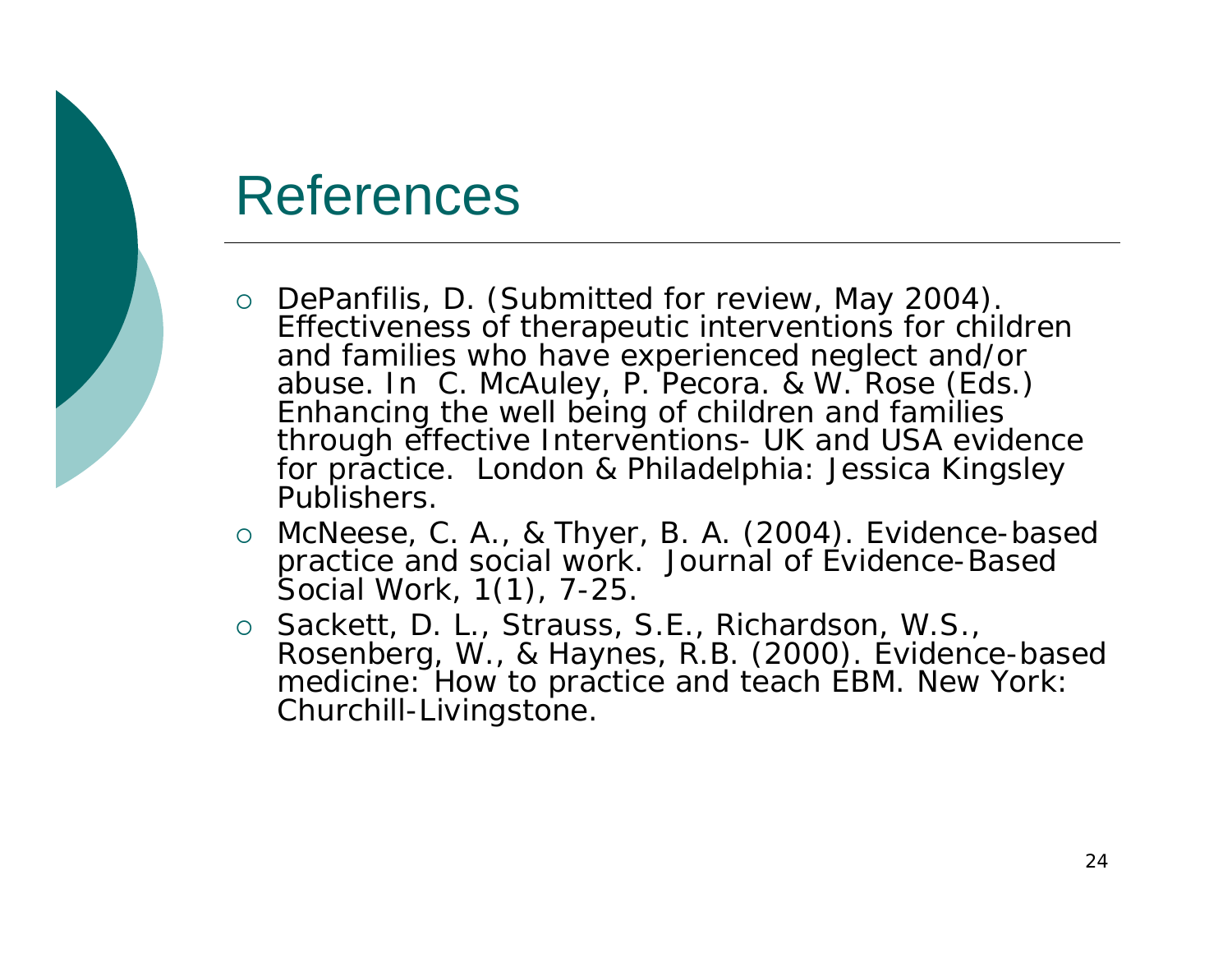### Sources of Evidence: Journals

- { *Child Abuse & Neglect*
- { *Child Maltreatment*
- { *Evidence-Based Mental Health*
- { *Research on Social Work Practice*
- { *Journal of Consulting and Clinical Psychology*
- { *Journal of Evidence-Based Social Work*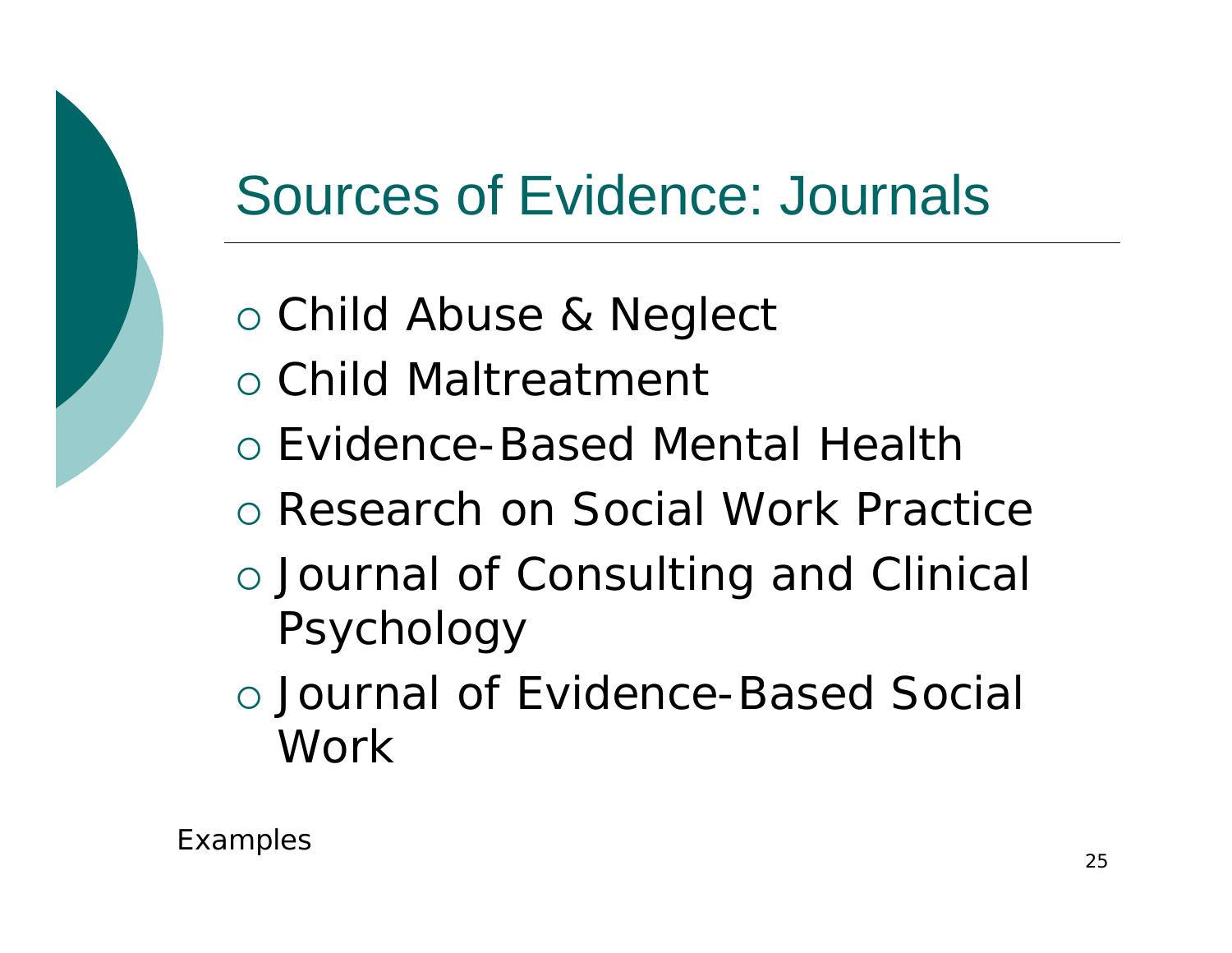### Sources of Evidence: Books

- { Corcoran, J. (2000). *Evidence-based social work practice with families.* New York: Springer.
- { Corcoran, J. (2003). *Clinical applications of evidence-based family interventions.* New York: Oxford.
- { DePanfilis, D., & Salus, M. K. (2003). *Child protective services: A guide for caseworkers.* Washington, DC: U.S. DHHS, Administration for Children and Families, Administration on Children, Youth and Families, Children's Bureau, Office on Child Abuse and Neglect.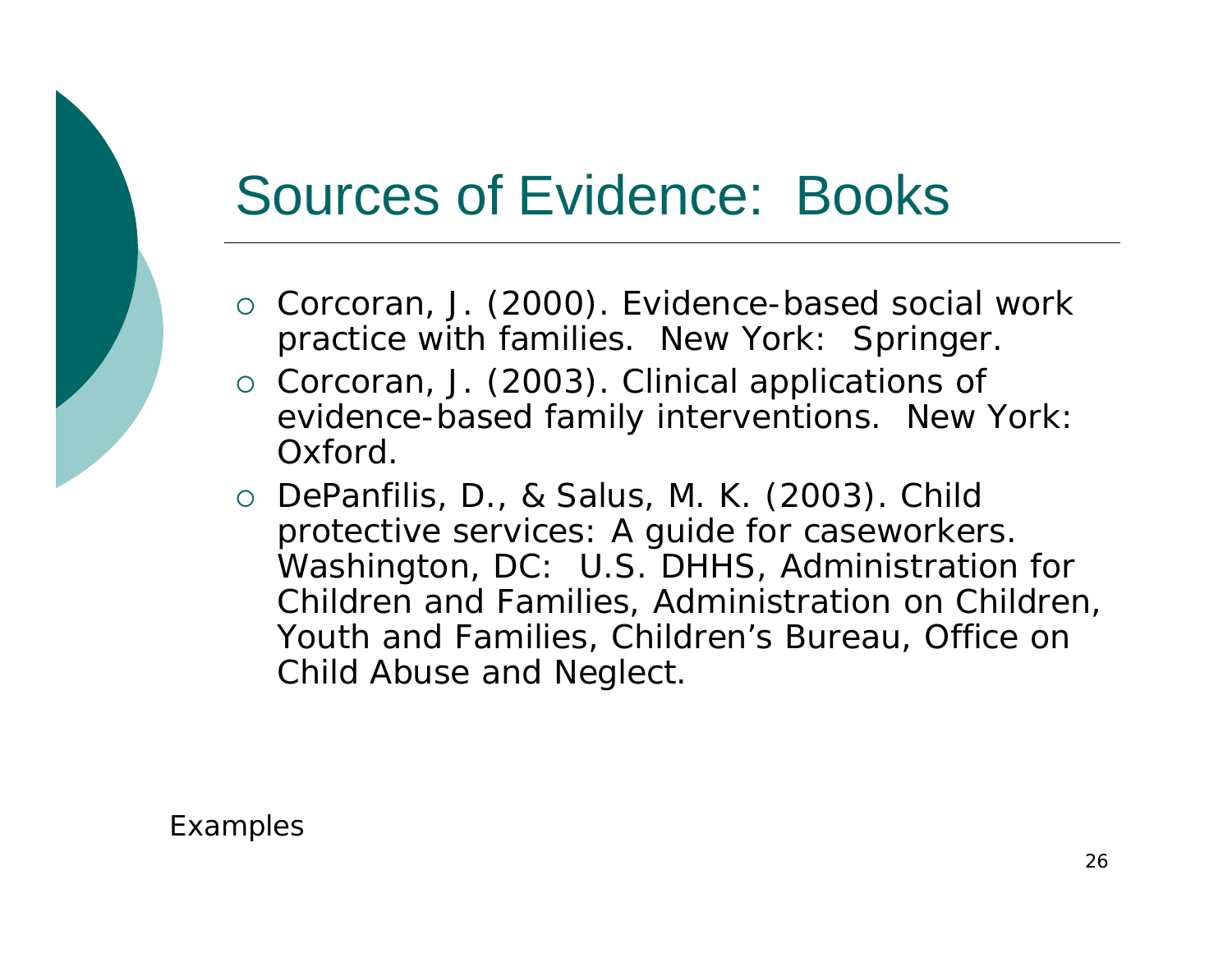### Sources of Evidence: Books

- { Dubowitz, H., & DePanfilis, D. (Eds.). (2000). *Handbook for child protection practice*. Thousand Oaks, CA: Sage.
- { Kluger, M. P., Alexander, G.,, & Curtis, P. A. (Ed.).(2000). *What works in child welfare.* Washington, DC: CWLA Press.
- { Lutzker, J. R. (Ed). (1998). *Handbook of child abuse research and treatment.* New York: Plenum Press.
- { Macdonald, G. (2001). *Effective interventions for child abuse and neglect: An evidence-based approach to planning and evaluating interventions.* New York: Wiley.

*Examples*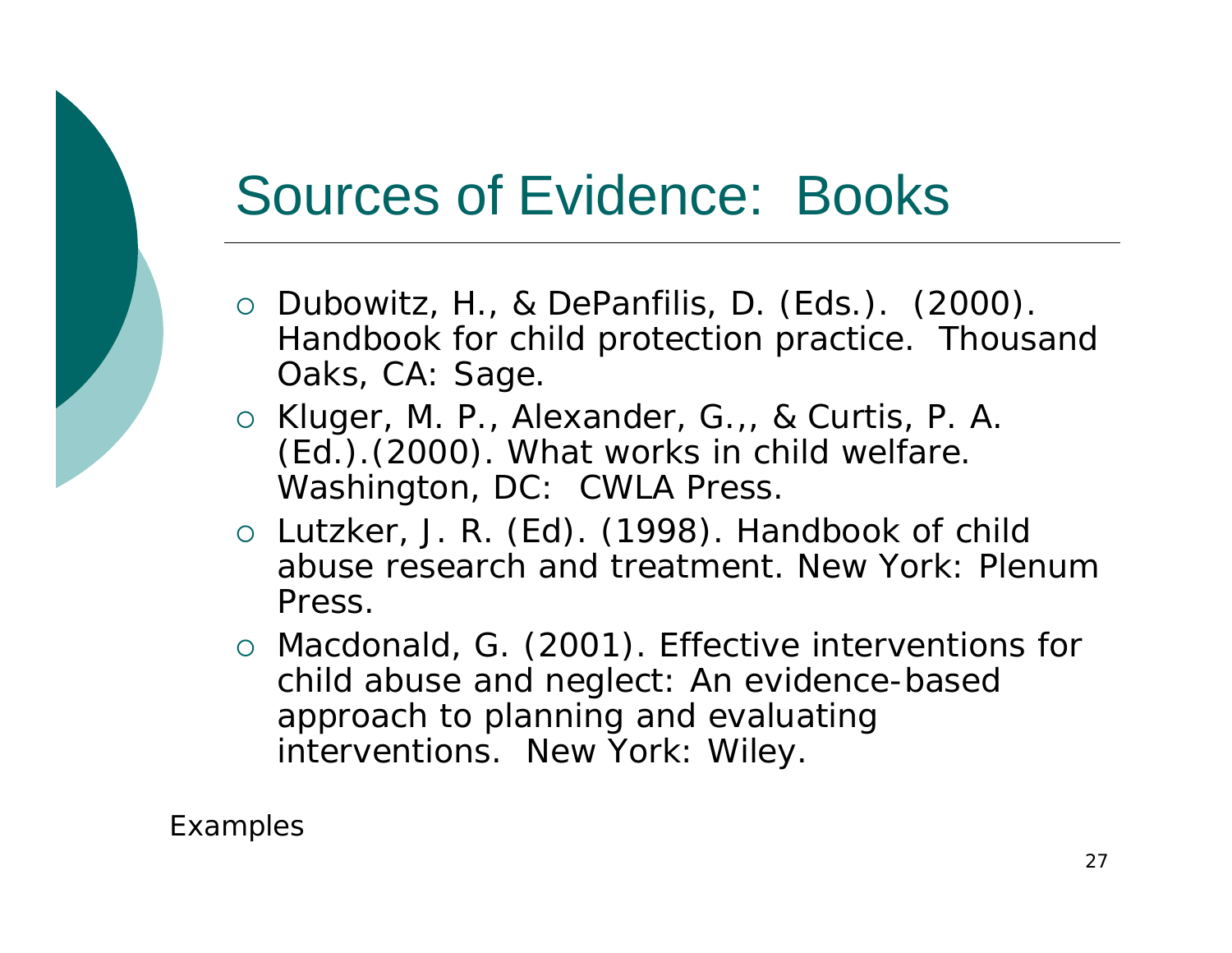#### Sources of Evidence: Books

- o Roberts, A. R., & Yeager, K.R. (Eds.).(2004). *Evidence-based practice manual.* New York: Oxford.
- o Thyer, B. A., & Wodarski, J.S. (Eds.). (1998). *Handbook of empirical social work practice: Volume 1, mental disorders.* New York: Wiley.
- o Wodarski, J. S., & Thyer, B.A. (Eds.). (1998). *Handbook of empirical social work practice: Volume2, psychosocial problems and practice issues*. New York: Wiley.

*Examples*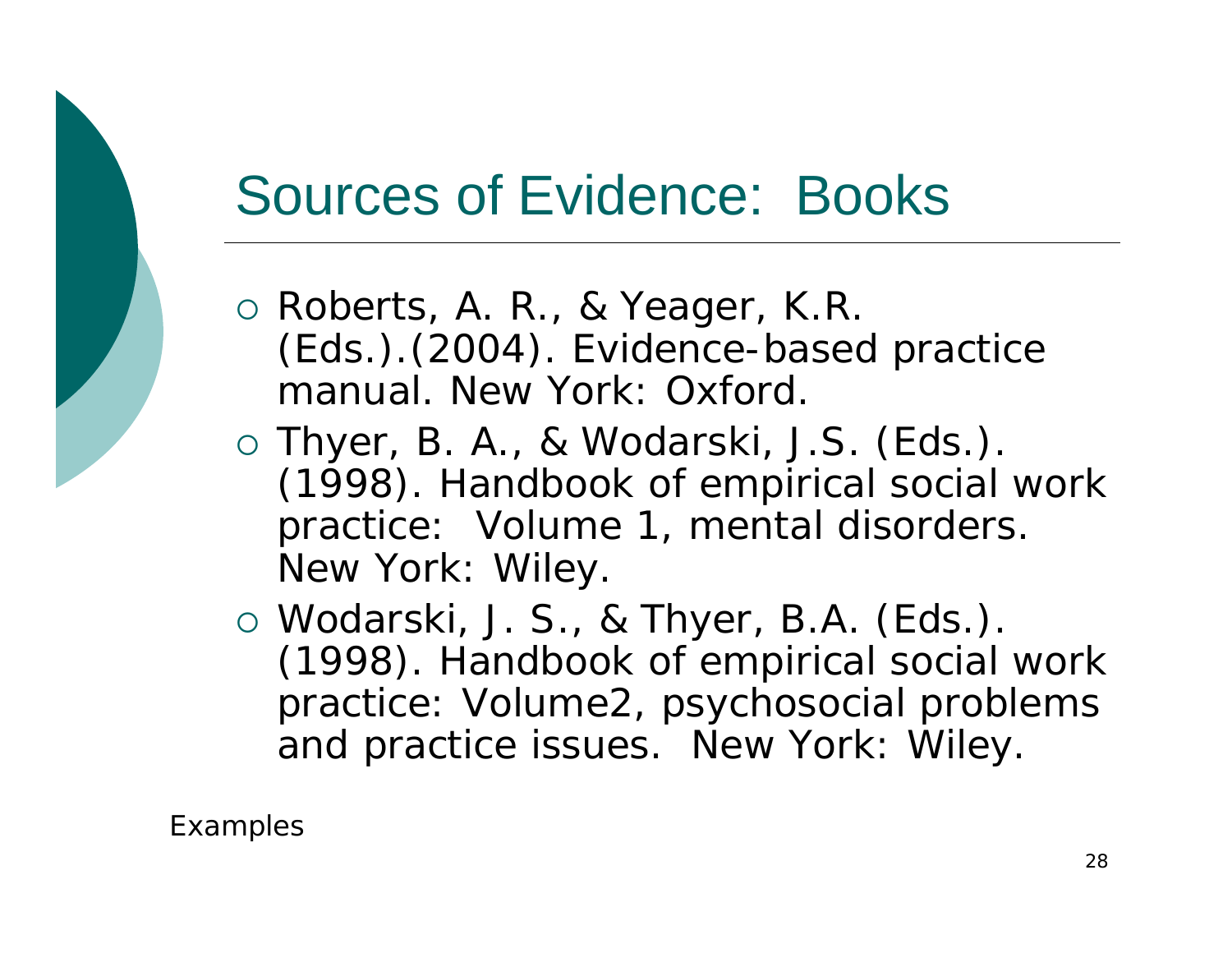### Sources of Evidence: Web

- o CWLA's Research to Practice at http://www.cwla.org/programs/r2p/default.htm
- $\circ$  Campbell Collaboration at http://www.campbellcollaboration.org/
- o Cochrane Collaboration at http://www.cochrane.org
- o Bandolier Database at http://www.jr2.ox.ac.uk/bandolier/index.html
- { Center for Reviews & Dissemination: http://www.york.ac.uk/inst/crd/welcome.htm
- o What Works Clearinghouse http://w-w-c.org/

Sources of information about systematic reviews of research & identification of promising interventions